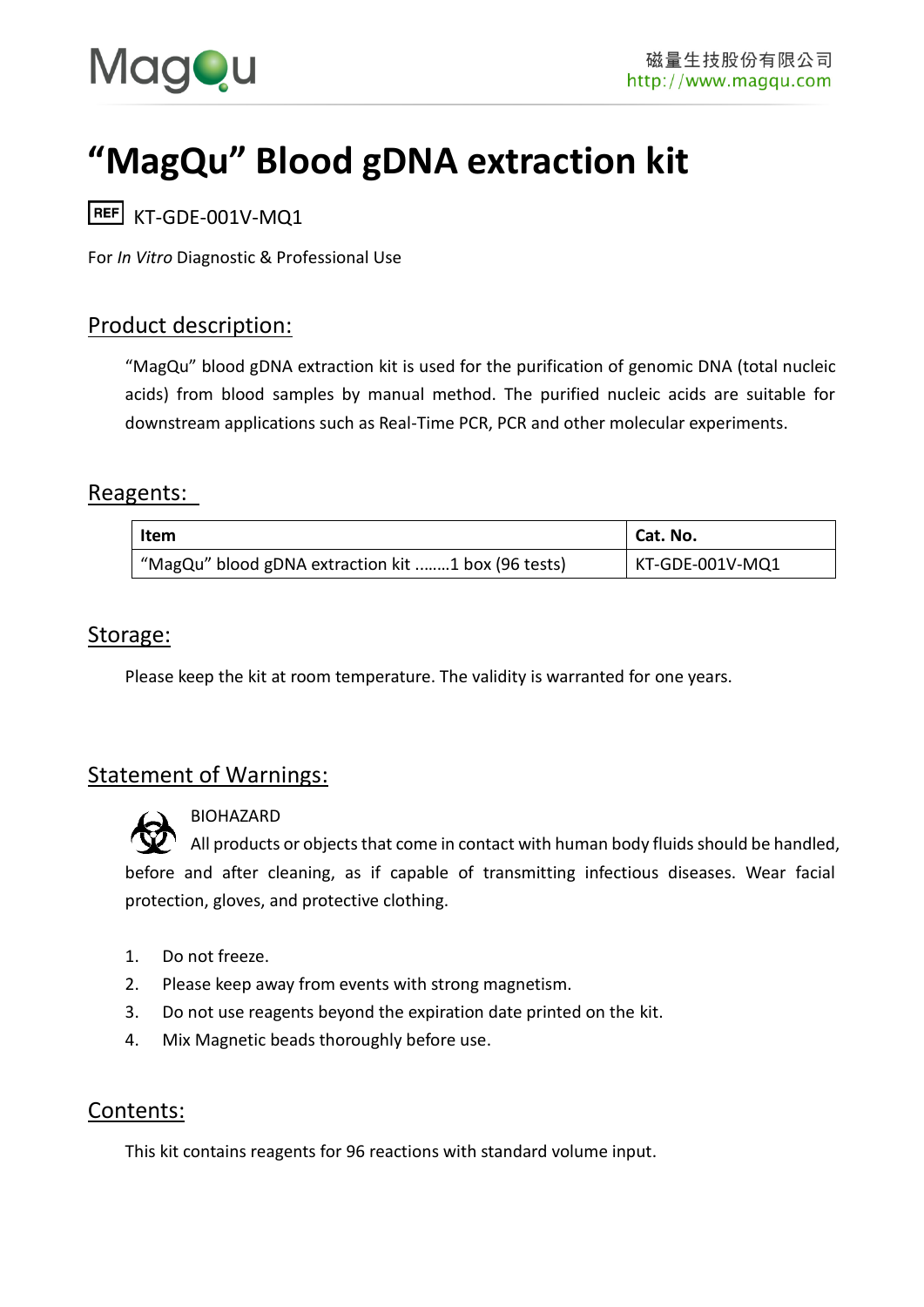

| <b>Item</b>                        | Volume (ml)  | <b>Storage</b>   |
|------------------------------------|--------------|------------------|
| Lysis buffer                       | 40           | Room temperature |
| Proteinase K                       | $1$ ml $X$ 2 | Room temperature |
| Magnetic beads                     | 1            | Room temperature |
| Wash buffer 1<br>(Add isopropanol) | 36<br>(24)   | Room temperature |
| Wash buffer 2<br>(Add ethanol)     | 36<br>(84)   | Room temperature |
| <b>Elution buffer</b>              | 10           | Room temperature |

#### Preparation of buffers for use:

- 1. Add 24 ml isopropanol to Wash Buffer 1 and mix well. Check the box on the bottle and cap.
- 2. Add 84 ml absolute ethanol to Wash Buffer 2 and mix well. Check the box on the bottle and cap.
- 3. Mix Magnetic beads thoroughly before use.

# Required materials not supplied:

| Procedure                | Item                                                                                                                                                 |
|--------------------------|------------------------------------------------------------------------------------------------------------------------------------------------------|
| Manual operation         | Orbital shaker<br>Hot plate<br>Magnetic pins / rods / stand (MDF-08)<br>Nuclease-Free water<br>Eppendorf<br>Pipetman & Tip<br>Isopropanol<br>Ethanol |
| <b>Automated Machine</b> | Automatic magnetic separation system<br>96 deep well plate<br>Pipetman & Tip                                                                         |

## Manual nucleic acid purification protocol:

1. Add 400 μl of Lysis Buffer and 20 μl of proteinase K into the eppendorf.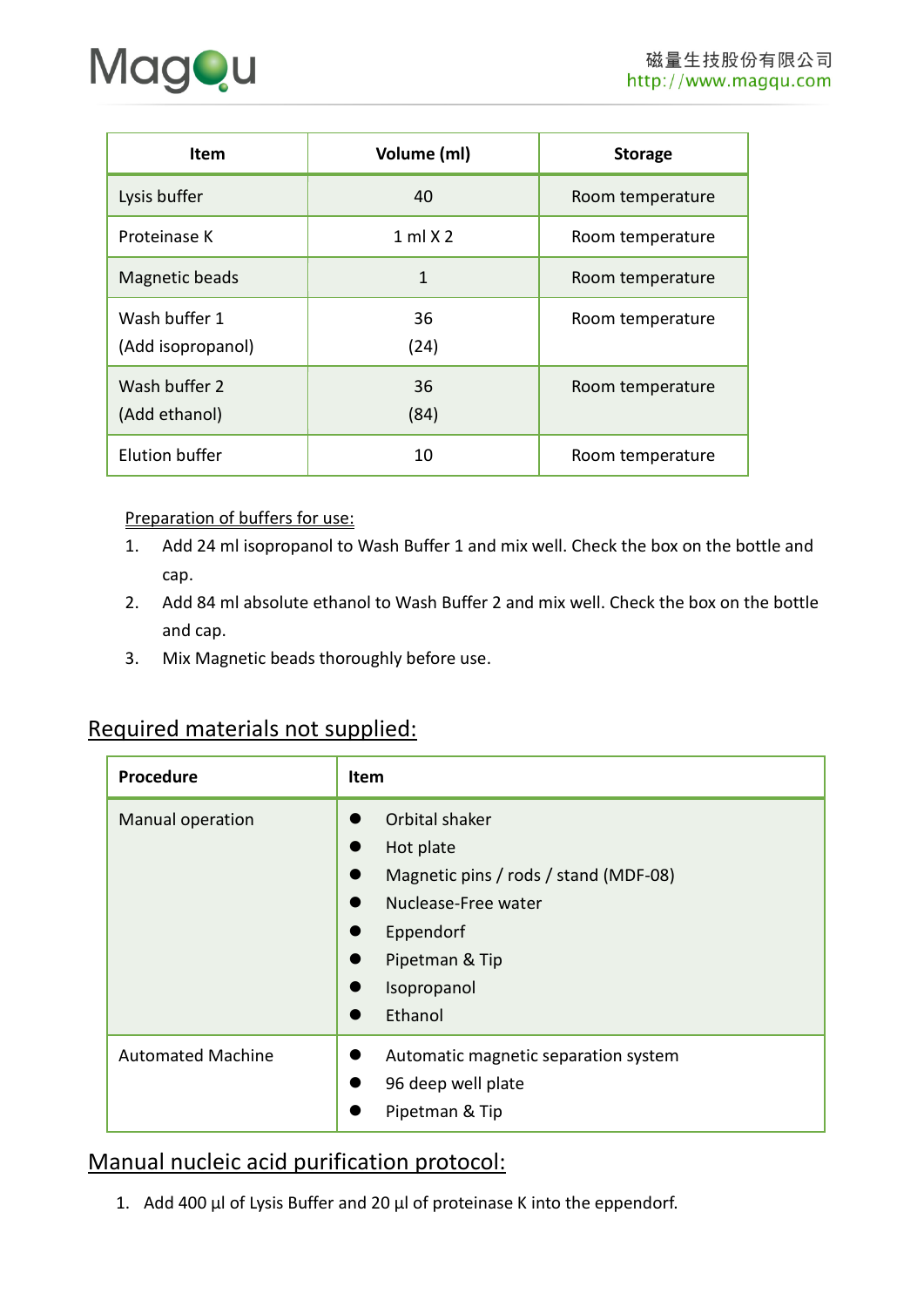

- 2. Lysis step: Transfer 400 μl of blood into eppendorf. Incubate at 60°C for 10 mins.
- 3. Binding step: Add 450 μl isopropanol and 3 μl of Magnetic Beads into the eppendorf and shake on shaker for 10 mins.
- 4. Use magnetic pins / rods / stand to capture the Magnetic Beads for 5 mins, then discard the supernatant.
- 5. Wash step1: Add 600 μl wash buffer 1 into the eppendorf. Shake on shaker for 1 min.
- 6. Use magnetic pins / rods / stand to capture the Magnetic Beads for 1 min, then discard the supernatant.
- 7. Wash step2: Add 600 μl wash buffer 2 into the eppendorf. Shake on shaker for 1 min.
- 8. Use magnetic pins / rods / stand to capture the Magnetic Beads for 1 min, then discard the supernatant.
- 9. Wash step 3: Add 600 μl wash buffer 2 into the eppendorf. Shake on shaker for 1 min.
- 10. Use magnetic pins / rods / stand to capture the Magnetic Beads for 1 min, then discard the supernatant.
- 11. Dry out the magnetic beads for 5 mins, and preheat the elution buffer to 56°C.
- 12. Elution step: Add 100 μl Elution buffer into the eppendorf, mix 5 mins.
- 13. Use magnetic pins / rods / stand to capture the magnetic beads at least for 2 mins.
- 14. Transfer the elute from eppendorf to a new eppendorf for final storage (-20 or -80°C).

### Automated nucleic acid purification protocol:

1. Before operating, please follow the manual provided by the instrument manufacturer to set the parameters of the instrument.

| <b>Step</b>    | Item                  | Mix<br>(Minutes) | <b>Collect</b><br>(Minutes) | Rod | <b>Total</b><br>volume (µl) | Temperature<br>$(^{\circ}C)$ | Air Dry<br>(Minutes) | Pause<br>(Minutes) | Add                    |
|----------------|-----------------------|------------------|-----------------------------|-----|-----------------------------|------------------------------|----------------------|--------------------|------------------------|
| $\mathbf 1$    | Lysis buffer<br>$+PK$ | 10               | $\pmb{0}$                   | Off | 820                         | 60                           | $\pmb{0}$            | $\pmb{0}$          |                        |
| $\overline{2}$ | Lysis buffer<br>+PK   | $\mathbf 0$      | $\pmb{0}$                   | Off | 820                         | <b>NA</b>                    | $\pmb{0}$            | $\mathbf{1}$       | Isopropanol<br>& Beads |
| $\overline{3}$ | Lysis buffer<br>$+PK$ | 10               | $\pmb{0}$                   | Off | 1280                        | <b>NA</b>                    | $\pmb{0}$            | $\pmb{0}$          |                        |
| $\overline{4}$ | Lysis buffer<br>+PK   | $\boldsymbol{0}$ | $\overline{2}$              | On  | 1280                        | <b>NA</b>                    | $\pmb{0}$            | 0                  |                        |
| 5              | Wash                  | $\mathbf{1}$     | $\mathbf 0$                 | Off | 600                         | <b>NA</b>                    | $\boldsymbol{0}$     | $\mathbf 0$        |                        |

#### **Instrument settings:**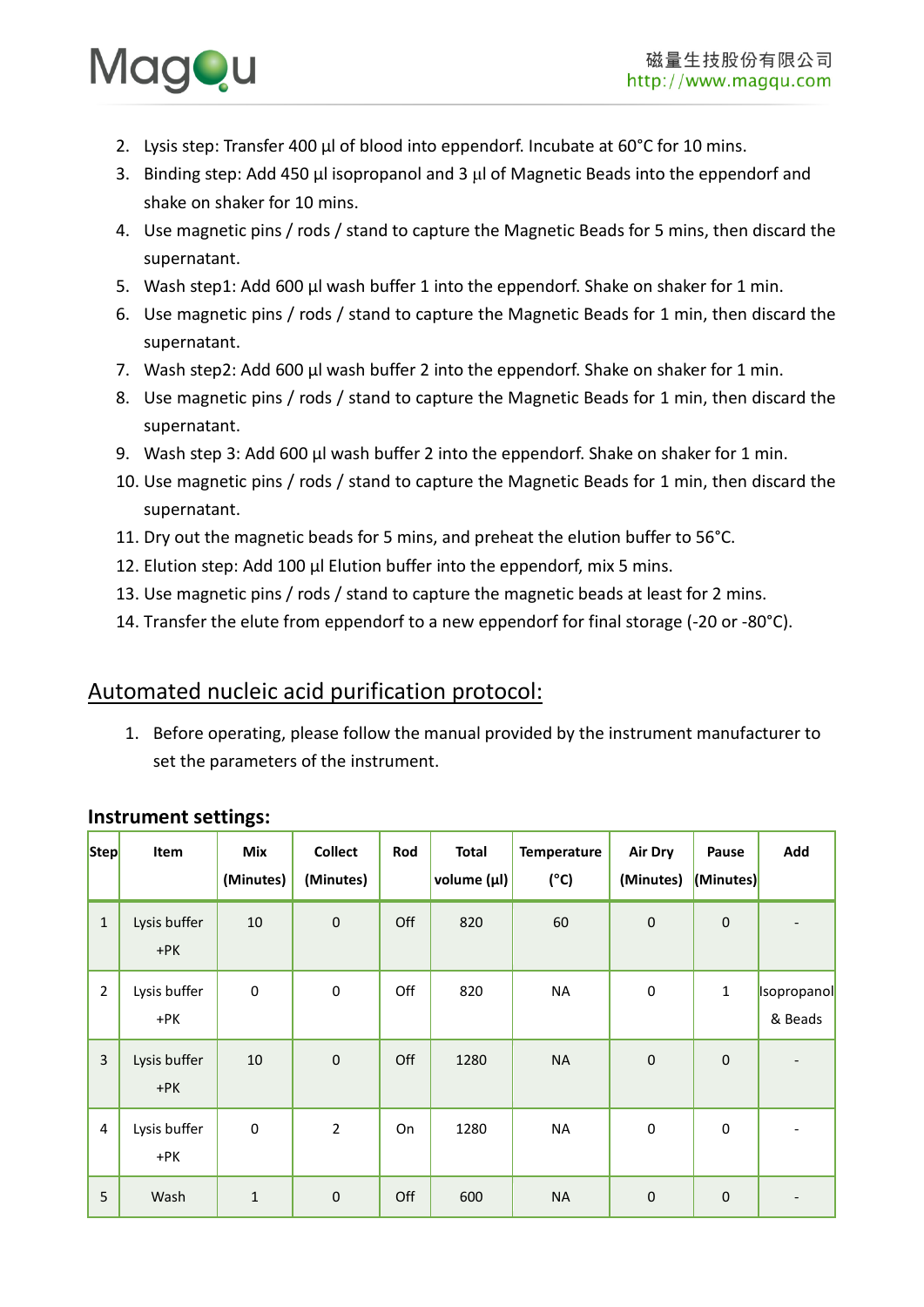

|                  | buffer 1          |              |                |     |     |           |           |                  |  |
|------------------|-------------------|--------------|----------------|-----|-----|-----------|-----------|------------------|--|
| $\boldsymbol{6}$ | Wash<br>buffer 1  | $\mathbf 0$  | $\mathbf{1}$   | On  | 600 | $\sf NA$  | $\pmb{0}$ | $\pmb{0}$        |  |
| $\overline{7}$   | Wash<br>buffer 2  | $\mathbf{1}$ | $\pmb{0}$      | Off | 600 | $\sf NA$  | $\pmb{0}$ | $\pmb{0}$        |  |
| 8                | Wash<br>buffer 2  | $\mathbf 0$  | $\mathbf{1}$   | On  | 600 | <b>NA</b> | $\pmb{0}$ | $\mathbf 0$      |  |
| 9                | Wash<br>buffer 2  | $\mathbf{1}$ | $\pmb{0}$      | Off | 600 | $\sf NA$  | $\pmb{0}$ | $\pmb{0}$        |  |
| $10\,$           | Wash<br>buffer 2  | $\mathbf 0$  | $\mathbf 1$    | On  | 600 | <b>NA</b> | 5         | $\pmb{0}$        |  |
| 11               | Elution<br>buffer | 5            | $\pmb{0}$      | Off | 100 | 56        | $\pmb{0}$ | $\pmb{0}$        |  |
| 12               | Elution<br>buffer | $\pmb{0}$    | $\overline{2}$ | On  | 100 | 56        | $\pmb{0}$ | $\boldsymbol{0}$ |  |

- 2. Enter the default program to warm up the instrument.
- 3. Transfer 400 μl sample into the column of Lysis buffer.
- 4. Start the program.
- 5. After the program is complete, remove the kit from the instrument carefully.
- 6. Transfer the elute from the column of Elution buffer to a clean eppendorf for final storage (-20 or -80°C).